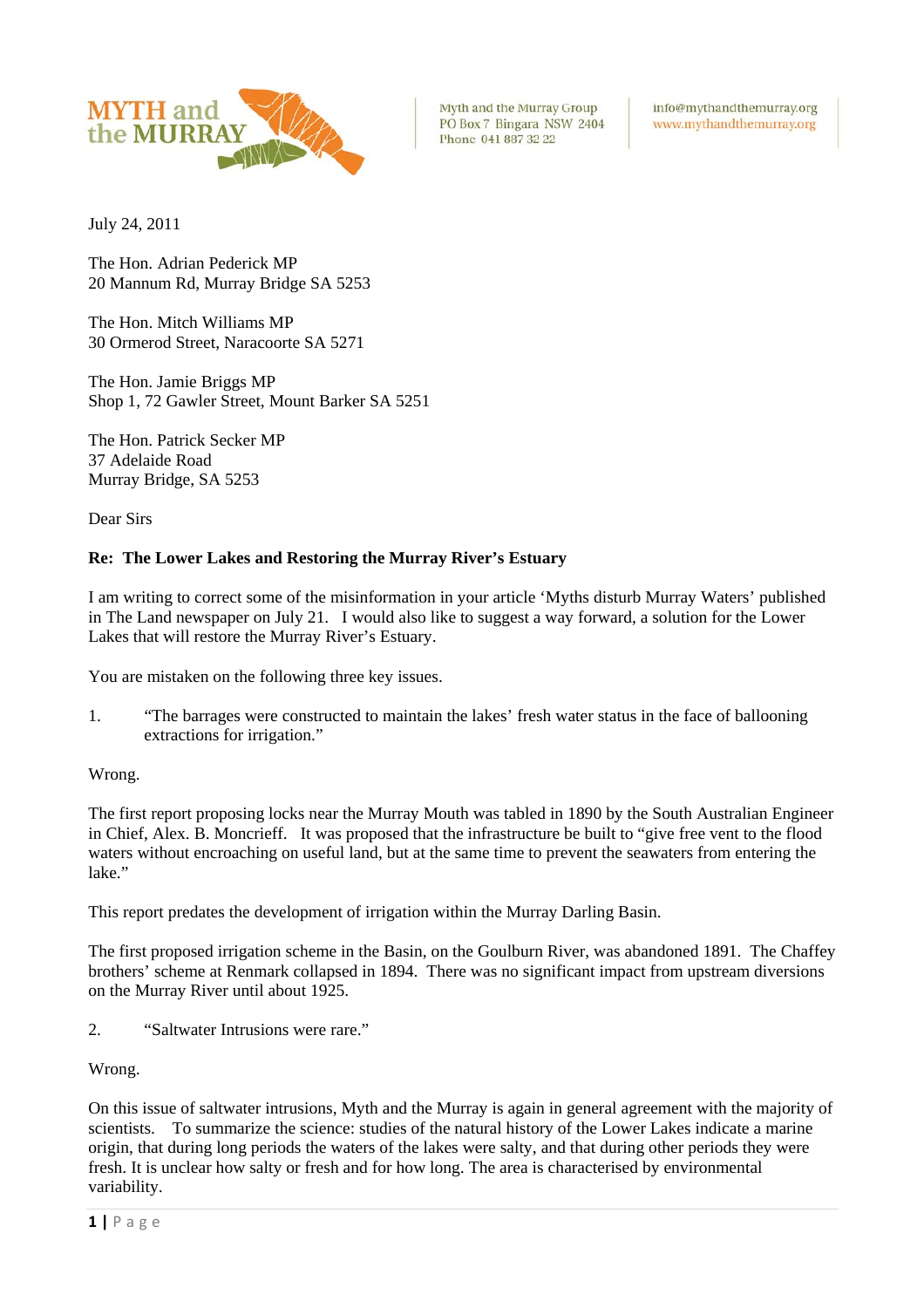You refer to the equivocal findings of work on Diatoms – unicellular algae common in rivers, lakes and the ocean with particular species unique to freshwater and others to saltwater.

We appreciate that Jennie Fluin from the University of Adelaide, and co-workers from that University, and also CSIRO, studied the diatoms in a sediment core from the southern section of Lake Alexandrina. They found that between 7,000 years and 2,300 years ago there was a strong marine influence. They conclude that the change in the species abundance over the last 2,000 years shows a general decline in relative abundance of marine species. However, only in the very top section of the core in a distinctive light grey mud, perhaps deposited after the construction of the barrages, is a species with a low salt tolerance common.

John Cann and co-workers from the Universities of South Australia and Adelaide have studied fossil foraminifera – tiny protozoa with shells of calcium carbonate – preserved in the sediments of the Lower Lakes to discriminate episodes of seawater incursion from periods of high river flow.

Comparing the occurrence of species typical of freshwater with species typically found in the sea, they concluded that the Lower Lakes had a maximum marine influence 5,255 years ago and a maximum freshwater influence 3,605 years ago. The period of maximum freshwater influence is thought to coincide with the period when the Murray Mouth was greatly restricted or closed because climatic conditions in the catchment were much drier.

Dr Cann and co-workers conclude that the change in the foraminifera complex over the most recent 2,000 years indicate a general trend of increasing marine influence, up until the construction of the five large steel and concrete barrages that now block the natural ebb and flow between the Lower Lakes and Southern Ocean.

3. "No science is needed to know that without a reasonable outflow the mouth will silt up completely."

## Wrong.

Once upon a time each autumn whether or not there was a significant outflow, but as soon as the south westerly winds picked up, the Southern Ocean would push into the lakes. With the sea water came Mulloway fish. Myth and the Murray Group's logo is the Mulloway. In 1939, millions of mulloway were trapped against the new barrage structure as they tried to make their way into the lakes to spawn. More than 595 tonnes of mulloway were caught that year. Fast forward to 2008-09 and the annual catch of mulloway was only 39 tonnes. The barrages devastated the mulloway fishery and crippled the Murray River's estuary.

As Robert Bourman explains in the attached scientific paper,

"The development and functioning of the [Murray River's] estuary have been affected by variations in relative sea-level throughout the Quaternary, climatically controlled fluctuations in river flows, oceanic tidal, swell and storm processes, and the role of aeolian processes.

"Most recently, the impacts of humans have been added to these variables. Originally a vibrant, highly productive estuarine ecosystem of 75,000 ha, characterised by mixing of brackish and fresh water with highly variable flows, barrage construction has transformed the lakes into freshwater bodies with permanently raised water levels; freshwater discharge has been reduced by 75 per cent and the tidal prism by 90 per cent."

The issue of the Murray Mouth silting up has everything to do with construction of the barrages and arguably very little to do with upstream diversions.

Furthermore, between 1856 and 1876, the South Australian government commissioned numerous surveys of the Murray Mouth resulting in proposals for schemes to dredging sandbars, blast through channels, change